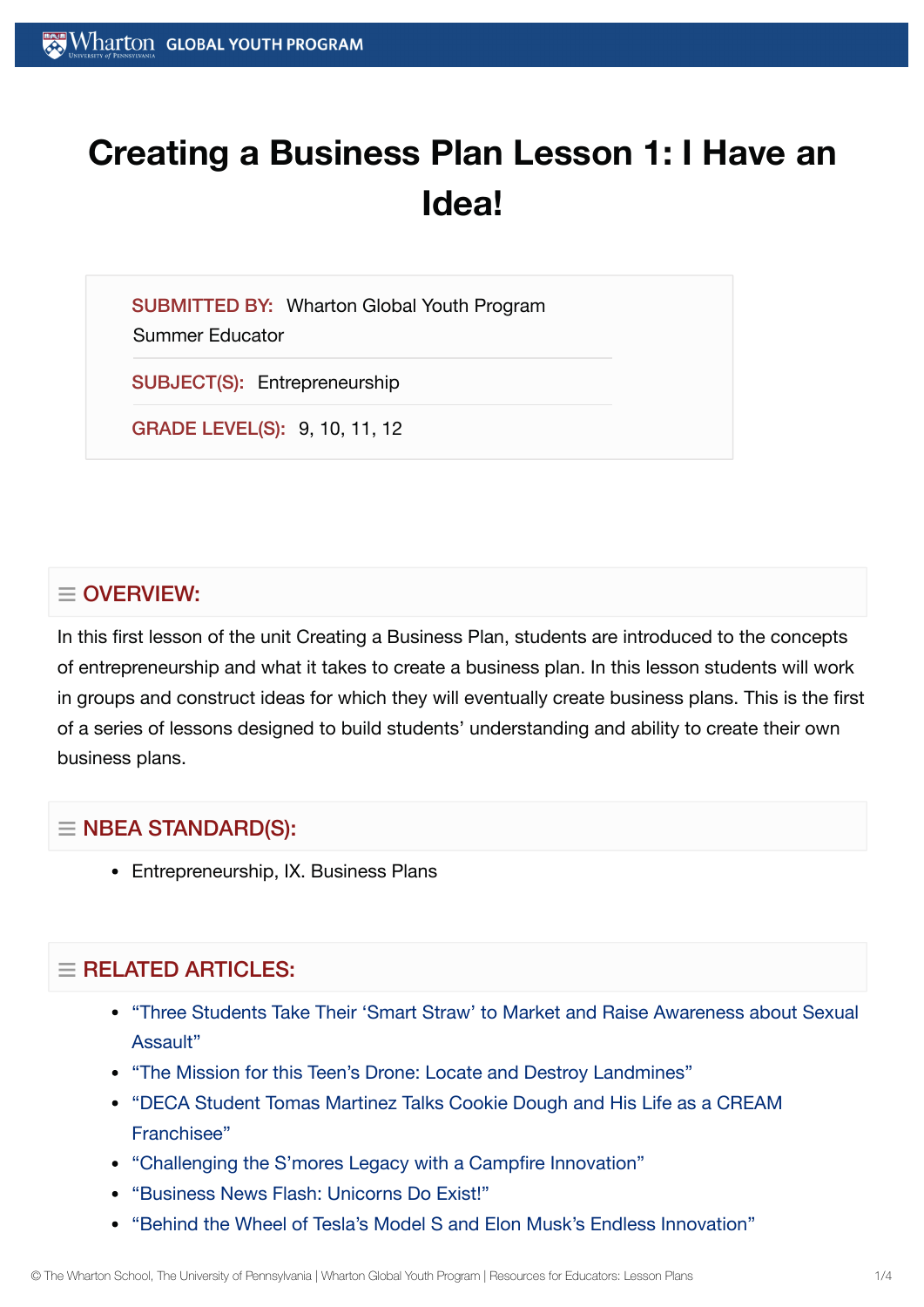- "A Maker Develops the [Business Plan](https://globalyouth.wharton.upenn.edu/articles/young-maker-develops-business-plan-latest-eye-pad-innovation/) for His Latest 'Eye-pad' Innovation"
- "A [Hackathon](https://globalyouth.wharton.upenn.edu/articles/a-hackathon-how-to/) How-to"

### **Common Core Standard(s):**

- CCR Standard for Writing: Write informative/explanatory texts to examine and convey complex ideas and information clearly and accurately through the effective selection, organization, and analysis of content.
- CCR Standard for Speaking & Listening: Prepare for and participate effectively in a range of conversations and collaborations with diverse partners, building on others' ideas and expressing their own clearly and persuasively.

**Objectives/Purposes:** In this introductory lesson, students will be able to: (1) describe what an entrepreneur is, (2) describe what a business plan is, and (3) begin creating a concept statement.

#### **Knowledge@Wharton Article:**

• How [Entrepreneurs Can](https://globalyouth.wharton.upenn.edu/wp-content/uploads/2011/06/Entrepreneurship1_BusinessP.1.pdf) Create Effective Business Plans (just the first section)

## **Other Resources/Materials:**

- Podcast of the K@W article. Go to [http://knowledge.wharton.upenn.edu/article.cfm?](http://knowledge.wharton.upenn.edu/article.cfm?articleid=2443) articleid=2443# and click "PlayAudio." It is the first 3 min and 48 sec.
- Concept Statement [Worksheet](https://globalyouth.wharton.upenn.edu/wp-content/uploads/2012/01/Entrepreneurship1_BusinessPlanWorksht_.pdf) (couple of copies available per group)

## **Activity:**

- 1. Do Now: Think about a piece of furniture or an appliance in your house that you would like to change and/or make better. What is it? What would you like to change about it? Why? (*5 mins*)
- 2. Teacher introduces the idea of entrepreneurship and business plans: *This is what being an entrepreneur is all about. Someone who has an idea, sees a need in the market place, and designs a plan to make it possible. Many entrepreneurs are scientists, inventors and engineers who look at ways to improve things. Many entrepreneurs are business people in the work place and see that they could make it better. An*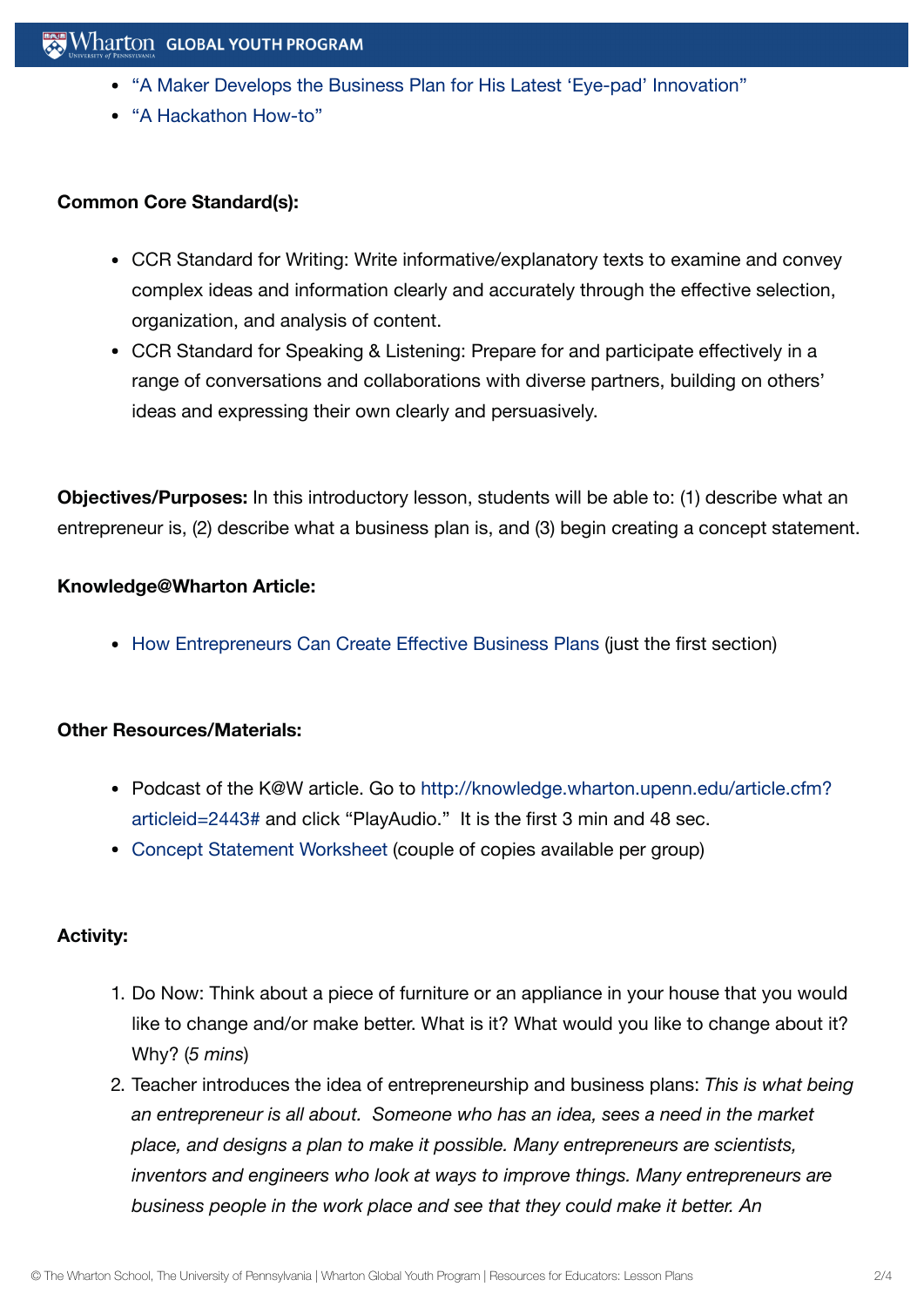*entrepreneur can be anyone who has an idea, sees a need and makes a plan. That is what you will be doing. Before you all become entrepreneurs you need to come up with an idea.*

- 3. *In small groups of three (or partners) you are going to come up with an idea that you would like to design a business plan around. You can use the idea you came up with from your do now, or you can come up with something new. For example, you might want to design a multi-purpose shoe for a triathlete to use for swimming, biking and running. An all-in-one shoe for a triathelete. Or maybe a special type of backpack that is really lightweight, made of material for different kinds of weather and has pockets for the different types of things students might want to carry. The sky is the limit. In your group you will have to brainstorm ideas. It would be best to narrow it down to two ideas and then by the next lesson you will have to select the one idea.* Students will work in small groups to brainstorm ideas. (*15 min*)
- 4. As the class comes back, the teacher writes the words "Business Plan" on the board, and asks the class what they think needs to be included in a business plan. (*5 min*)
- 5. From there the teacher will pass out copies of the first part of a transcript from the article *How Entrepreneurs Can Create Effective Business Plans*. The interview was conducted with Knowledge@Wharton professor Ian MacMillan. There is a podcast that goes with the interview (podcast can be found at

[http://knowledge.wharton.upenn.edu/article.cfm?articleid=2443#,](http://knowledge.wharton.upenn.edu/article.cfm?articleid=2443) just click PlayAudio button). If possible students will listen to the podcast (start to 3 min 48 sec) and read along. If the teacher does not have access to using the podcast then the teacher and students will read it aloud. (*5 min*)

- 6. After listening/reading the short section of the interview, the teacher will pass out the worksheet "Concept Statement." In groups students should try to outline a concept statement for the item they have picked. If groups are still unsure, they can start outlining two concept statements to see, this might help them pick the stronger product. Students should keep working on this until the end of class.
- 7. Wrap-up: The teacher should ask students to tell them one thing they learned today from class or one thing they are looking forward to doing.

#### **Practice Outside of the Classroom:**

A good extension for this class would be to have students continue their concept statements on their own. Students can do some research about the marketplace and their potential profit for their business plan. They can use the Internet, library or even ask people in the field. Students can also begin to formalize different parts of their concept statement.